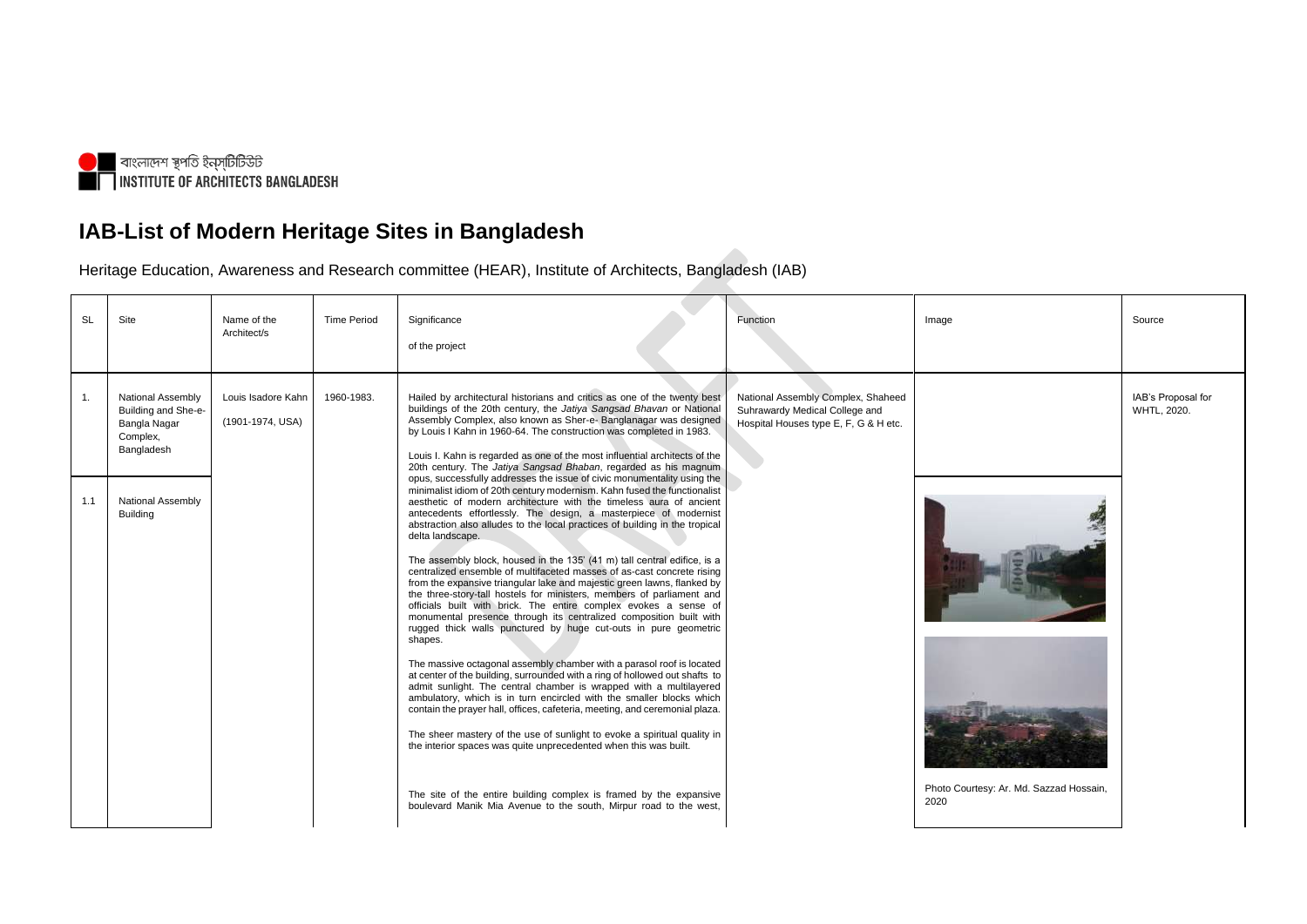| 1.2<br>1.3 | Shaheed<br>Suhrawardy<br><b>Medical College</b><br>and Hospital<br>Houses type E, F,<br>G&H |                                             |      | Sangsad Avenue to the east and Justice Syed Mahbub Sarani to the<br>North. The area lying north across the Lake Road contains landscapes<br>and buildings designed by Louis I. Kahn, including the Suhrawardy<br>Hospital and housing for government officials. The vision for this zone<br>can be seen in in the masterplan Kahn's office submitted to the Public<br>Works Department, Government of Bangladesh in 1974.<br>In 2020, Institute of Bangladesh (IAB) proposed to include the National<br>Assembly Complex, Bangladesh in the UNESCO world heritage<br>Tentative List through DOA, Ministry of Cultural Affairs, GOB.                                                                                                                                                                                       |                                                                                                                                               | Photo Courte<br>2020<br>Photo Courte<br>2020 |
|------------|---------------------------------------------------------------------------------------------|---------------------------------------------|------|---------------------------------------------------------------------------------------------------------------------------------------------------------------------------------------------------------------------------------------------------------------------------------------------------------------------------------------------------------------------------------------------------------------------------------------------------------------------------------------------------------------------------------------------------------------------------------------------------------------------------------------------------------------------------------------------------------------------------------------------------------------------------------------------------------------------------|-----------------------------------------------------------------------------------------------------------------------------------------------|----------------------------------------------|
| 2.         | Faculty of Fine<br>Arts, (Formerly,<br>Institute of Fine<br>Arts) Dhaka<br>University       | Muzharul<br>Islam(1923-2012)<br>Bangladesh. | 1955 | The architectural works of Muzharul Islam are of great importance for the<br>chronological development of the modern architecture movement in<br>South Asia. The building showcases the adaptation of open plan, indoor-<br>outdoor relationship and exhibits the use of industrially produced material,<br>taking inspiration from the cultural heritage of the region with a focus on<br>the Architectural freedom from the colonial hangover to address the<br>modern way of living solution which had a remarkable influence over the<br>architectural practice in this region.<br>The architecture of Muzharul Islam created a new way forward for a region<br>that had just gained independence from colonial rule. The components of<br>the proposal illustrate the evolution of this new approach. The prevailing | Educational Institute for Faculty of Fine<br>Arts under Dhaka University consisting<br>of Class rooms, exhibition spaces and<br>faculty area. | Photo Courte<br>Ratul, 2020.                 |

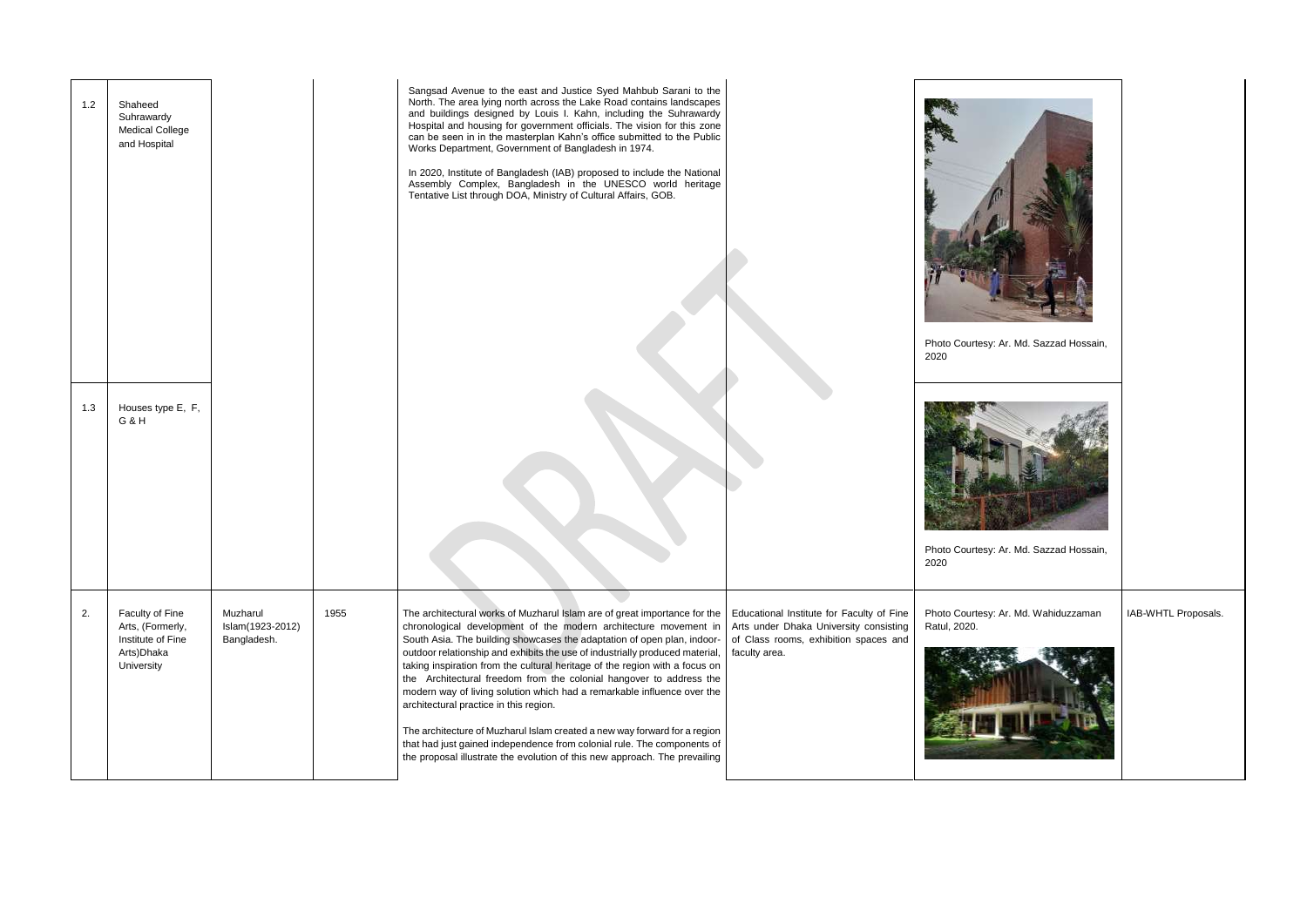| 3. | Central Library (Old<br>Building)<br>University of<br>Dhaka.                     | Mazharul Islam<br>(1923-<br>2012, Bangladesh)    | 1953 | architecture language practiced at that time neither had the authenticity<br>of the western system nor the continuity of the Buddhist and Mughal<br>cultural heritage. The work of Muzharul Islam was a fresh departure from<br>this and pioneered a modern architectural style that was not stylistic but<br>rather a derivation from the greater context. The components illustrate a<br>deep understanding of the society, economy, climate, technology, and<br>culture while devoid of post-colonial hangover and overtone of<br>regionalism.<br>The 20th-Century Architecture of Muzharul Islam demonstrates an<br>important interchange in the discourse that remarkably influenced South<br>Asian architecture and are outstanding example of 20th-century tropical<br>architecture. The design considerations had strong references to the local<br>climate, material, and culture. The buildings illustrate the architect's new<br>approach to architecture, consciously developing a Deltaic tropical<br>Architecture. The resulting buildings, in their fusion of spirit and form, | Public Library of East Pakistan     | Photo Courtesy: Ar. WahiduzzamanRatul,<br>2017 | IAB-WHTL Proposals. |
|----|----------------------------------------------------------------------------------|--------------------------------------------------|------|-----------------------------------------------------------------------------------------------------------------------------------------------------------------------------------------------------------------------------------------------------------------------------------------------------------------------------------------------------------------------------------------------------------------------------------------------------------------------------------------------------------------------------------------------------------------------------------------------------------------------------------------------------------------------------------------------------------------------------------------------------------------------------------------------------------------------------------------------------------------------------------------------------------------------------------------------------------------------------------------------------------------------------------------------------------------------------------------------|-------------------------------------|------------------------------------------------|---------------------|
|    | Building 75 and<br>Ladies Club of<br>Azimpur Housing<br>Estate,                  | Mazharul Islam<br>$(1923 -$<br>2012, Bangladesh) | 1962 | evoked emotional responses that are suitable for the south Asian cultural<br>context but were universal in their appeal. Islam's influence is also<br>noticeable in the work of some important architects in the Indian sub-<br>continent. The Architectural Work of Muzharul Islam exhibits an<br>unprecedented interchange of human values in south Asia, over half a<br>century, in relation to the birth and development of the South Asian<br>Modern Movement. The Architectural Work of Islam revolutionized<br>architecture in Bengal by introducing a new architectural language that<br>made a break from the past.<br>When Architect Muzharul Islam came into the scene with the Faculty of<br>Fine Arts, Dhaka University building (1953-55), and the Central Library of                                                                                                                                                                                                                                                                                                           | Housing for Govt. Employees         | Photo Courtesy: Ar. WahiduzzamanRatul,         |                     |
|    |                                                                                  |                                                  |      | Dhaka University (1953-55), there was hardly any example of modern<br>architecture in South Asia. The later works of Muzharul Islam also stand                                                                                                                                                                                                                                                                                                                                                                                                                                                                                                                                                                                                                                                                                                                                                                                                                                                                                                                                                |                                     | 2020.                                          |                     |
| 5. | Bangladesh<br><b>Council of Scientific</b><br>and Industrial<br>Research (BCSIR) | Mazharul Islam<br>$(1923 -$<br>2012, Bangladesh) | 1964 | apart in their own right among the notable foreign architects of that time.<br>The strategy of freeing the ground was employed by Muzharul Islam in<br>the Faculty of Fine Arts, Dhaka University, but to create an un-ceremonial<br>barrier-free pedestrian entry of the building and makes a subdued but<br>democratic statement. Dhaka University Library building becomes a<br>symbol of tropical modernity using a ramp under the shade in a free space<br>that extends to the surrounding landscape, a proper threshold between<br>indoor and outdoor spaces, and sophisticated jali works. Placement of the<br>ramp in the tropics' quintessential space, the semi-open space, makes it<br>even more rooted in its climatic context. The engagement of people with<br>the building to create a lasting memory was done through the careful                                                                                                                                                                                                                                             | Scientific Research and Publication | Photo Courtesy: Ar. WahiduzzamanRatul,<br>2020 | IAB-WHTL Proposals. |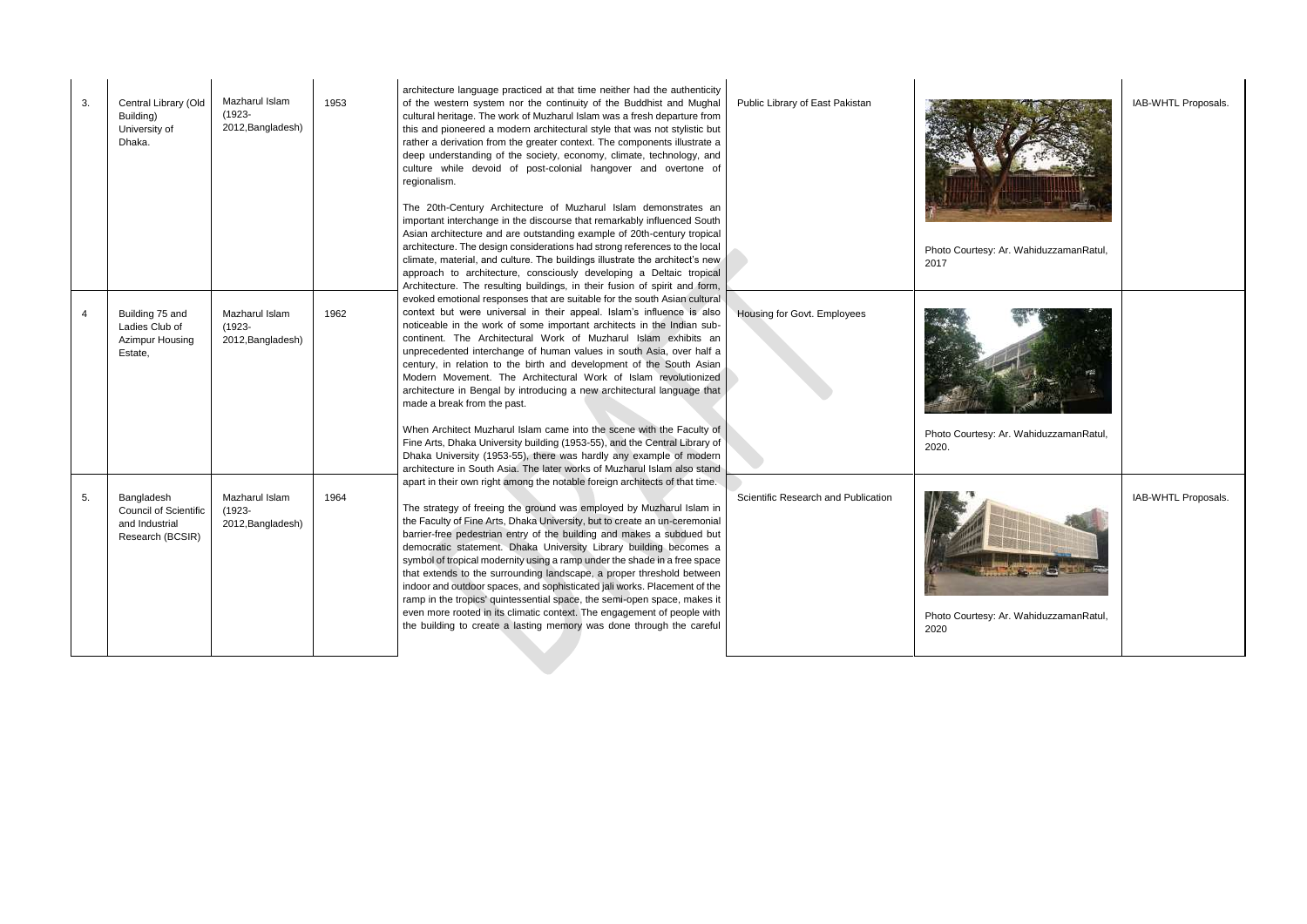| 6. | The Faculty of<br><b>Business Studies,</b><br>(Formerly, The<br>National Institute Of<br>Public<br>Administration or<br>NIPA), Dhaka<br>University. | Muzharul<br>Islam(1923-<br>2012, Bangladesh)     | 1964 | placement of artwork throughout the library building which also is a<br>response to the socio-political context.<br>The NIPA & Bangladesh Road Research Laboratory Buildings exhibit<br>skeletal quality and careful responsiveness towards climate and the<br>organization of internal spaces.<br>The existing two structures (Building 75 and Ladies Club of Azimpur<br>Housing Estate) are very important remains of the modern housing project<br>by the Architect. Considering the time of construction the projects bear<br>the important testimony of how the architect addressed the complex<br>issues of public housing through modern and contextual interventions.<br>At the hilly site in Chittagong, the architect designed academic blocks and<br>housing for faculty, staff, and students for Chittagong University. The                                                                                                                                                                                                                                                                                                                                                                                                                           | Educational/ Academic Institute.     | Photo Courte:<br>Ratul, 2020. |
|----|-----------------------------------------------------------------------------------------------------------------------------------------------------|--------------------------------------------------|------|-------------------------------------------------------------------------------------------------------------------------------------------------------------------------------------------------------------------------------------------------------------------------------------------------------------------------------------------------------------------------------------------------------------------------------------------------------------------------------------------------------------------------------------------------------------------------------------------------------------------------------------------------------------------------------------------------------------------------------------------------------------------------------------------------------------------------------------------------------------------------------------------------------------------------------------------------------------------------------------------------------------------------------------------------------------------------------------------------------------------------------------------------------------------------------------------------------------------------------------------------------------------|--------------------------------------|-------------------------------|
| 7  | Bangladesh Road<br>Research<br>Laboratories                                                                                                         | Mazharul Islam<br>$(1923 -$<br>2012, Bangladesh) | 1964 | existing buildings stand out for their strong connection with the<br>surrounding landscapes. Each building has two distinct correspondences-<br>from the entry they are more frontal and formal, from the contour side they<br>have a quieter and meditative response with the surrounding landscape.<br>The project of developing a prototype residential campus for the<br>Government Polytechnic Institute in five districts of the country is a<br>remarkable work of Ar. Mazharul Islam and Stanley Tigermann. The<br>uniqueness of this projects was to incorporate the subtle difference that<br>exists among different locations.<br>The multi-storied office building of Bangladesh Agricultural Development<br>Corporation is another important work that exhibits the notable fusion of<br>structural elements and shading devices.<br>Jahangirnagar University, National Library, and the buildings at<br>Jaypurhat, with their stereotomic earth-hugging characters, differ sharply<br>from the earlier skeletal quality. The Buildings also evoke the age-old<br>tradition of masonry and terracotta work of the great Buddhist Viharas and<br>Mughal Mosque architecture in an abstract manner, which is a hallmark<br>of a truly modern building. | Research and Testing facility        | Photo Courtesy<br>Ratul, 2020 |
| 8  | Chittagong<br>University                                                                                                                            | Mazharul Islam<br>$(1923 -$<br>2012, Bangladesh) | 1965 | In 2020, the Institute of Bangladesh (IAB) proposed to include the<br>Architectural Works of Muzharul Islam in the UNESCO world heritage<br>Tentative List through DOA, Ministry of Cultural Affairs, GOB.                                                                                                                                                                                                                                                                                                                                                                                                                                                                                                                                                                                                                                                                                                                                                                                                                                                                                                                                                                                                                                                        | <b>Residential University Campus</b> | Photo Courtes<br>Ratul.       |

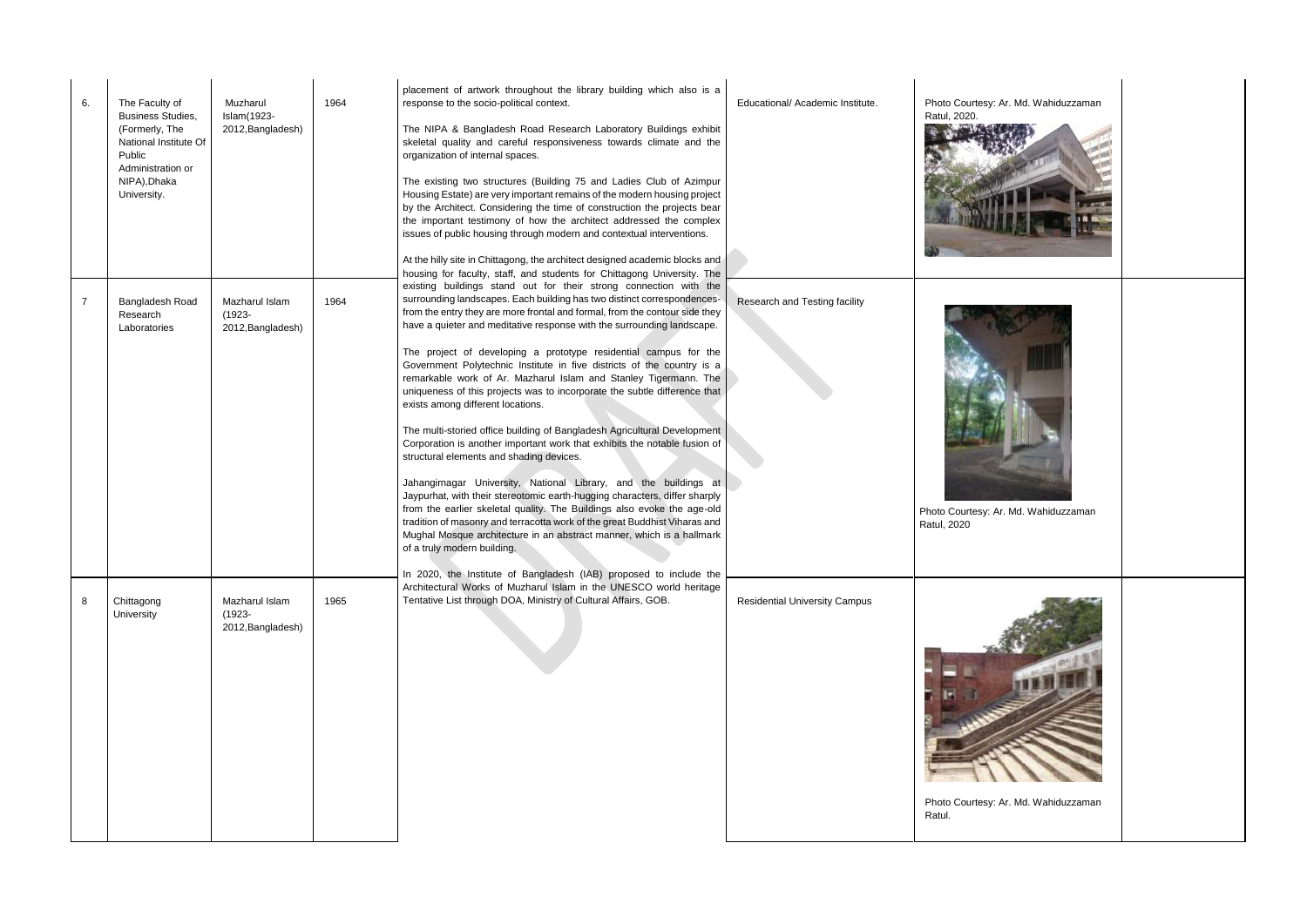

|                  |                                          |                                                                                                    |      |                                  | Photo Cou<br>Ratul. |
|------------------|------------------------------------------|----------------------------------------------------------------------------------------------------|------|----------------------------------|---------------------|
| $\boldsymbol{9}$ | Pabna Polytechnic<br>Institute           | Mazharul Islam<br>$(1923 - 2012)$<br>Bangladesh.<br>$\&$<br>Stanley Tigermann<br>(1930-2019), USA. | 1964 | Government Polytechnic Institute | Photo Cou<br>Ratul  |
| 10               | Bagura Polytechnic<br>Institute          |                                                                                                    |      |                                  | Photo Cou<br>Ratul  |
| 11               | <b>Barishal Polytechnic</b><br>Institute |                                                                                                    |      |                                  | Photo Cou           |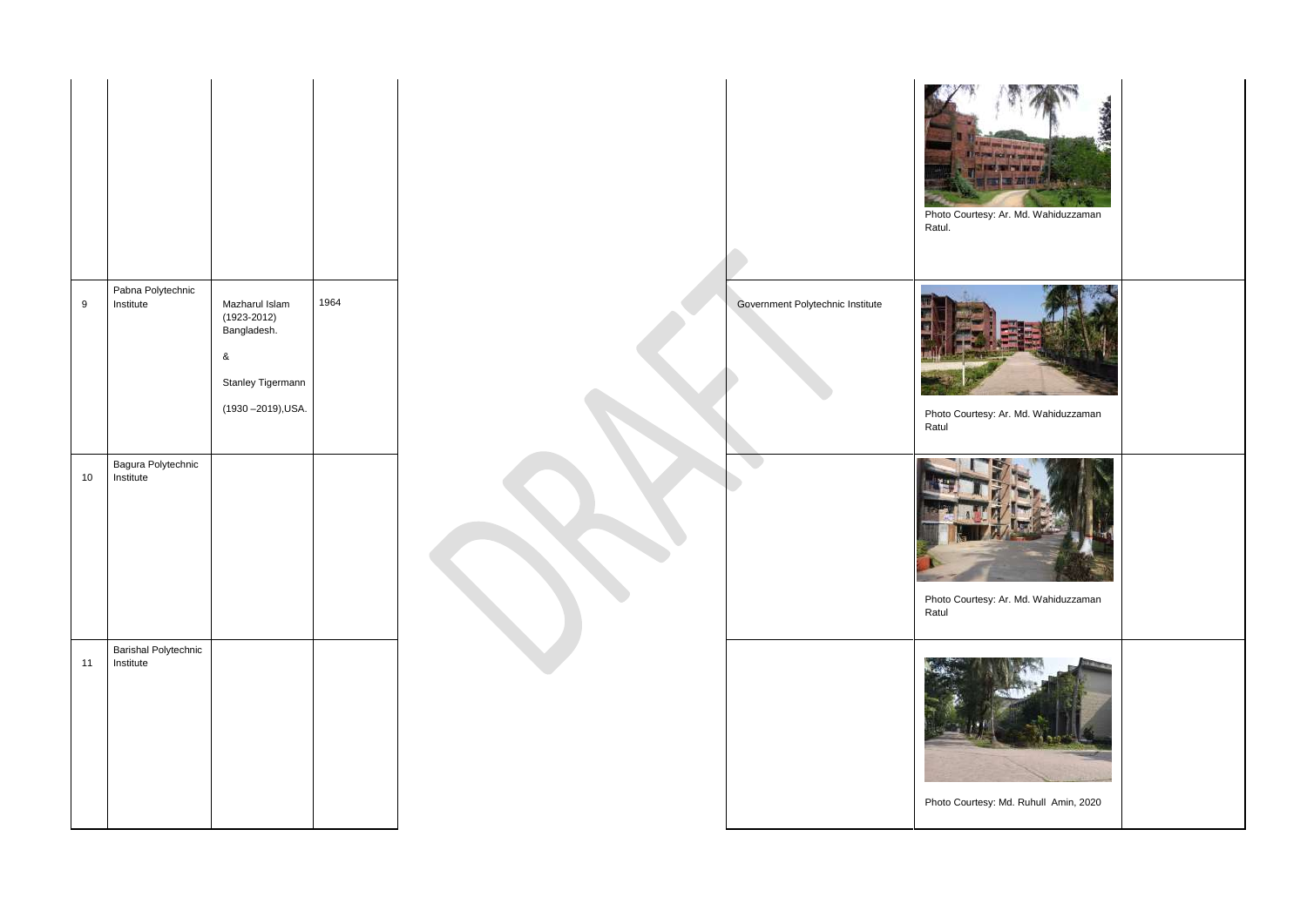| 12 | Sylhet Polytechnic<br>Institute  |                                                  |      |                                      | Photo Court<br>Ratul. |
|----|----------------------------------|--------------------------------------------------|------|--------------------------------------|-----------------------|
| 13 | Rangpur Polytechnic<br>Institute |                                                  |      |                                      | Photo Court<br>Ratul. |
| 14 | Jahangirnagar<br>University      | Mazharul Islam<br>$(1923 -$<br>2012, Bangladesh) | 1967 | <b>Residential University Campus</b> | Photo Court<br>Ratul. |

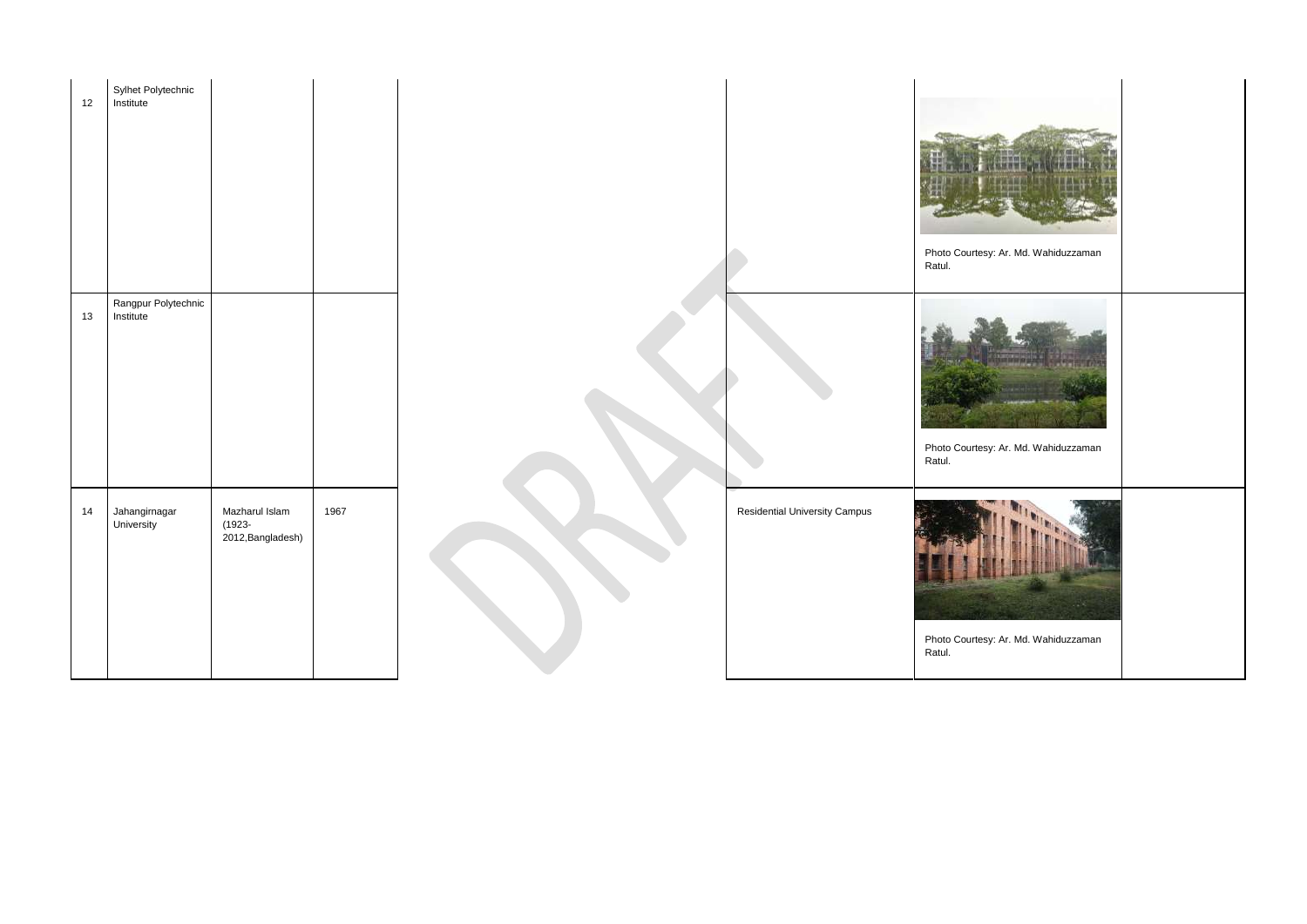| 15 | Bangladesh<br>Agricultural<br>Development<br>Corporation                                   | Mazharul Islam<br>$(1923 -$<br>2012, Bangladesh) | 1969 |         | Office Building                                                                                         | Photo Courtesy:<br>Ratul.            |
|----|--------------------------------------------------------------------------------------------|--------------------------------------------------|------|---------|---------------------------------------------------------------------------------------------------------|--------------------------------------|
| 16 | Joypurhat Girls'<br>Cadet College<br>(Formerly Jaipurhat<br>Lime Stone Factory<br>Housing) | Mazharul Islam<br>$(1923 -$<br>2012, Bangladesh) | 1974 | $\cdot$ | Currently Cadet College for Females,<br>Originally designed as Jaipurhat Lime<br>Stone Factory Housing) | Photo Source: A<br>Building on a Cha |
| 17 | Library Building,<br>Department of<br>Archives and<br>Library, Bangladesh                  | Mazharul Islam<br>$(1923 -$<br>2012, Bangladesh) | 1976 |         | Library.                                                                                                | Photo Courtesy<br>2020.              |

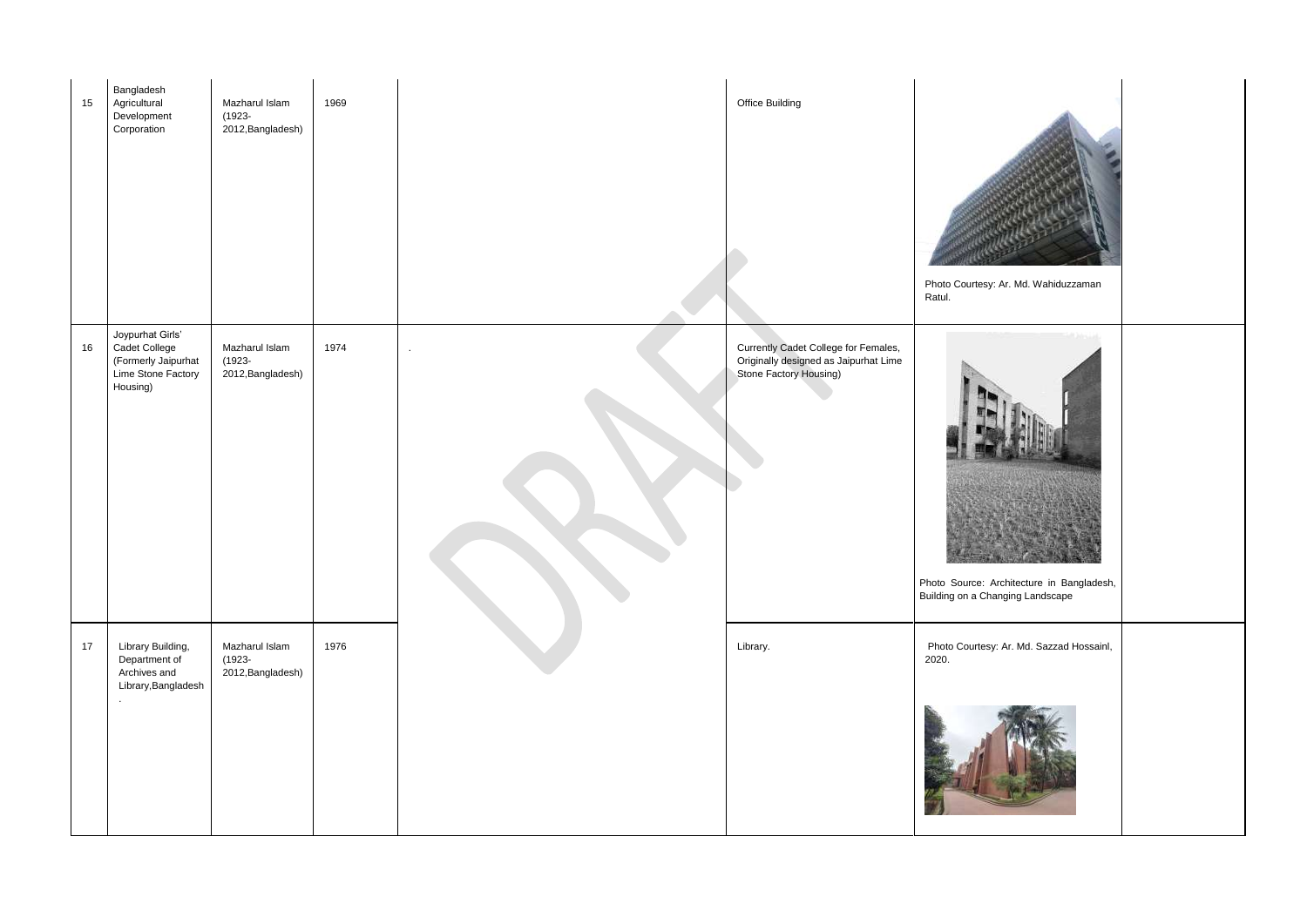| 18 | <b>Teachers Student</b><br>Center (TSC),<br>Dhaka university | Constantin A.<br>Doxiadis(1913-<br>1975, Greece) | 1957 | Constantinos A. Doxiadis was a well-known architect and town planner<br>of the 20 <sup>th</sup> century for his work especially the theory of 'Ekistics', which<br>concerns the science of human settlements, including regional, city,<br>community planning, and dwelling design. In Bangladesh, Doxiadis<br>designed TSC, BARD, College of Home Economics, NAEM, and IER<br>which are significant works to understand his philosophy and<br>architectural works. These buildings adopted distinct characteristics as<br>his design consideration integrated regionalism with a special focus on<br>climate, culture, and society.<br>The architectural works of Doxiadis in Bangladesh are the earliest<br>example of modern public buildings taking reference from curvilinear -<br>dochala roof which is a typical feature of the vernacular architecture of<br>Bengal. Moreover, the distinct organization of pavilion-like forms with a<br>skeletal quality set outstanding example in the tropical landscape at that<br>time. However, Doxiadis' technical and functional approaches, such as<br>standardization, principles of expanding synthesis, modular in practice<br>and creation of human scale, are also evident in these projects.<br>Therefore the group of buildings designed by Doxiadis in Bangladesh<br>are outstanding examples of a type of building, architectural or<br>technological ensemble which illustrates a significant stage in the history<br>of modern Architecture.<br>TSC:<br>TSC is one of the early emblems of the 20th century tropical architecture<br>in south Asia and soon became an icon of South Asian architecture as<br>a work in a modernist vocabulary forged by place and climate. It also<br>introduced concrete parabolic vault and double roofed structure as a<br>pioneering architecture in the region. Apart from achieving architectural<br>excellence, TSC also pioneered setting the unique vocabulary of<br>Doxiadis' planning & design approach in the deltaic landscape.<br>TSC is one of the important hubs of Dhaka's political and cultural<br>activities and bears important testimony of many national movements of<br>the country. TSC is also Dhaka's one of the most vibrant places for<br>public gatherings during any national celebrations.<br>BARD:<br>Bangladesh Academy for Rural Development is the largest project of<br>Doxiadis in Bangladesh. BARD is a remarkable example of the principle<br>of expanding synthesis which is achieved by introducing the extensive<br>provision of circulation corridors. The parabolic shell roof of the auditorium<br>and the dochala-shaped roof of the mosque are also notable attributes of<br>the heritage site.<br>College of Home Economics, Dhaka | Students<br>Union<br>Building,<br>accommodating Club and rehearsal<br>room; Auditorium; Cafeteria, Rooms for<br>Indoor games ; Guest House; swimming<br>pool etc. | Photo Cour |
|----|--------------------------------------------------------------|--------------------------------------------------|------|----------------------------------------------------------------------------------------------------------------------------------------------------------------------------------------------------------------------------------------------------------------------------------------------------------------------------------------------------------------------------------------------------------------------------------------------------------------------------------------------------------------------------------------------------------------------------------------------------------------------------------------------------------------------------------------------------------------------------------------------------------------------------------------------------------------------------------------------------------------------------------------------------------------------------------------------------------------------------------------------------------------------------------------------------------------------------------------------------------------------------------------------------------------------------------------------------------------------------------------------------------------------------------------------------------------------------------------------------------------------------------------------------------------------------------------------------------------------------------------------------------------------------------------------------------------------------------------------------------------------------------------------------------------------------------------------------------------------------------------------------------------------------------------------------------------------------------------------------------------------------------------------------------------------------------------------------------------------------------------------------------------------------------------------------------------------------------------------------------------------------------------------------------------------------------------------------------------------------------------------------------------------------------------------------------------------------------------------------------------------------------------------------------------------------------------------------------------------------------------------------------------------------------------------------------------------------------------------------------------------------------------------------------------------------------------------------------------------------------------------------------------------------------|-------------------------------------------------------------------------------------------------------------------------------------------------------------------|------------|
|    |                                                              |                                                  |      |                                                                                                                                                                                                                                                                                                                                                                                                                                                                                                                                                                                                                                                                                                                                                                                                                                                                                                                                                                                                                                                                                                                                                                                                                                                                                                                                                                                                                                                                                                                                                                                                                                                                                                                                                                                                                                                                                                                                                                                                                                                                                                                                                                                                                                                                                                                                                                                                                                                                                                                                                                                                                                                                                                                                                                                  |                                                                                                                                                                   |            |
|    |                                                              |                                                  |      |                                                                                                                                                                                                                                                                                                                                                                                                                                                                                                                                                                                                                                                                                                                                                                                                                                                                                                                                                                                                                                                                                                                                                                                                                                                                                                                                                                                                                                                                                                                                                                                                                                                                                                                                                                                                                                                                                                                                                                                                                                                                                                                                                                                                                                                                                                                                                                                                                                                                                                                                                                                                                                                                                                                                                                                  |                                                                                                                                                                   |            |







tesy: Ar.Masudur Rahman Fahim

[https://www.thedailystar](https://www.thedailystar.net/opinion/the-grudging-urbanist/news/looming-tragedy-the-university-dhakas-centennial-celebration-1984665) [.net/opinion/the](https://www.thedailystar.net/opinion/the-grudging-urbanist/news/looming-tragedy-the-university-dhakas-centennial-celebration-1984665)[grudging](https://www.thedailystar.net/opinion/the-grudging-urbanist/news/looming-tragedy-the-university-dhakas-centennial-celebration-1984665)[urbanist/news/looming](https://www.thedailystar.net/opinion/the-grudging-urbanist/news/looming-tragedy-the-university-dhakas-centennial-celebration-1984665)[tragedy-the-university](https://www.thedailystar.net/opinion/the-grudging-urbanist/news/looming-tragedy-the-university-dhakas-centennial-celebration-1984665)[dhakas-centennial](https://www.thedailystar.net/opinion/the-grudging-urbanist/news/looming-tragedy-the-university-dhakas-centennial-celebration-1984665)[celebration-1984665](https://www.thedailystar.net/opinion/the-grudging-urbanist/news/looming-tragedy-the-university-dhakas-centennial-celebration-1984665)

[https://www.thedailystar](https://www.thedailystar.net/news/opinion/the-grudging-urbanist/architectural-gem-the-political-heartland-1616761) [.net/news/opinion/the](https://www.thedailystar.net/news/opinion/the-grudging-urbanist/architectural-gem-the-political-heartland-1616761)[grudging](https://www.thedailystar.net/news/opinion/the-grudging-urbanist/architectural-gem-the-political-heartland-1616761)[urbanist/architectural](https://www.thedailystar.net/news/opinion/the-grudging-urbanist/architectural-gem-the-political-heartland-1616761)[gem-the-political](https://www.thedailystar.net/news/opinion/the-grudging-urbanist/architectural-gem-the-political-heartland-1616761)[heartland-1616761](https://www.thedailystar.net/news/opinion/the-grudging-urbanist/architectural-gem-the-political-heartland-1616761)

[https://www.tbsnews.net](https://www.tbsnews.net/feature/habitat/demolition-tsc-loss-architectural-landmark-and-discontinuation-history-181084) [/feature/habitat/demoliti](https://www.tbsnews.net/feature/habitat/demolition-tsc-loss-architectural-landmark-and-discontinuation-history-181084) [on-tsc-loss](https://www.tbsnews.net/feature/habitat/demolition-tsc-loss-architectural-landmark-and-discontinuation-history-181084)[architectural-landmark](https://www.tbsnews.net/feature/habitat/demolition-tsc-loss-architectural-landmark-and-discontinuation-history-181084)[and-discontinuation](https://www.tbsnews.net/feature/habitat/demolition-tsc-loss-architectural-landmark-and-discontinuation-history-181084)[history-181084](https://www.tbsnews.net/feature/habitat/demolition-tsc-loss-architectural-landmark-and-discontinuation-history-181084)

Morshed.A& Nahar.N (2017): DAC Dhaka,altrim publisher,Spain

Karim, F. (2016),'Between Self and Citizenship: Doxiadis Associates in Postcolonial Pakistan, 1958–1968', International Journal of Islamic Architecture, 5: 1, pp. 135–161, doi: 10.1386/ijia.5.1.135\_1

Choudhury.B.I (1999) :The Architecture of C.A.Doxiadis in Bangladesh:A Critical Evaluation, Unpublished M.Arch-Thesis report, Dept of Architecture,BUET.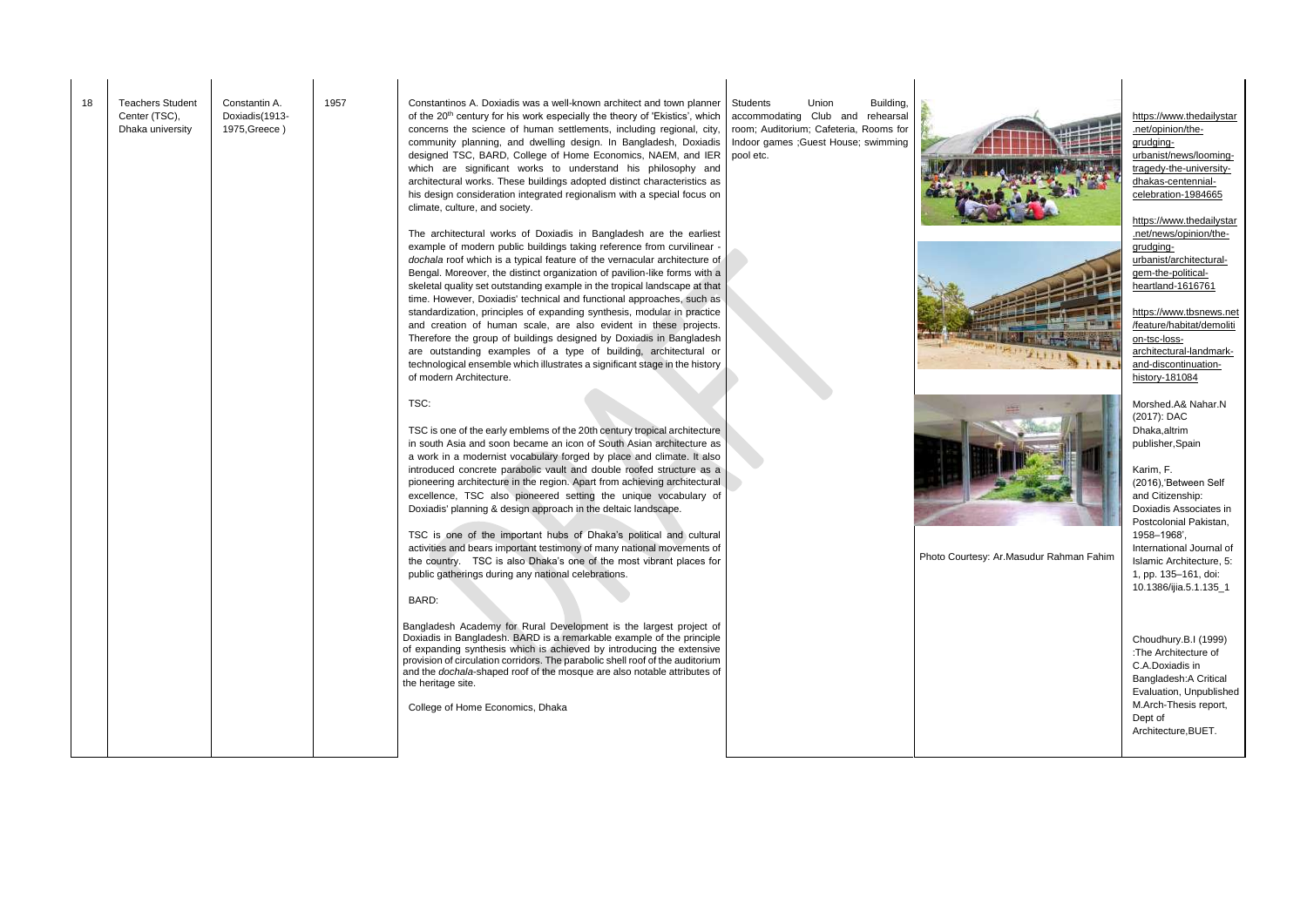| 19 | Bangladesh<br>Academy for Rural<br>Development.<br>(BARD), Cumilla | 1957 | Home Economics College is another important testimony to exhibits<br>Doxiadis' unique planning & design approach in the tropical climate.<br>Pavilion-like forms, multi-level classrooms, connecting corridors, double<br>roof, parabolic chala roof, etc are the important value-defining attributes<br>of this complex.<br><b>NAEM</b><br>The compact planning of the complex also exhibits the important<br>features of Doxiadis' technical and functional approach, such as<br>standardization, modular in practice and creation of human scale.<br><b>IER</b><br>IER is the oldest institution for the study of education in Bangladesh. | Institute for Training, Research and<br>Pilot experiments.                                                                                                                                                              | Photo Co |
|----|--------------------------------------------------------------------|------|-----------------------------------------------------------------------------------------------------------------------------------------------------------------------------------------------------------------------------------------------------------------------------------------------------------------------------------------------------------------------------------------------------------------------------------------------------------------------------------------------------------------------------------------------------------------------------------------------------------------------------------------------|-------------------------------------------------------------------------------------------------------------------------------------------------------------------------------------------------------------------------|----------|
| 20 | College of Home<br>Economics, Dhaka                                | 1965 |                                                                                                                                                                                                                                                                                                                                                                                                                                                                                                                                                                                                                                               | This is the first college of Bangladesh<br>for studying Home Economics located<br>in Azimpur, Dhaka having a total<br>campus of 10.3 acres of land. There<br>are classrooms, seminar rooms,<br>laboratory, library etc. |          |